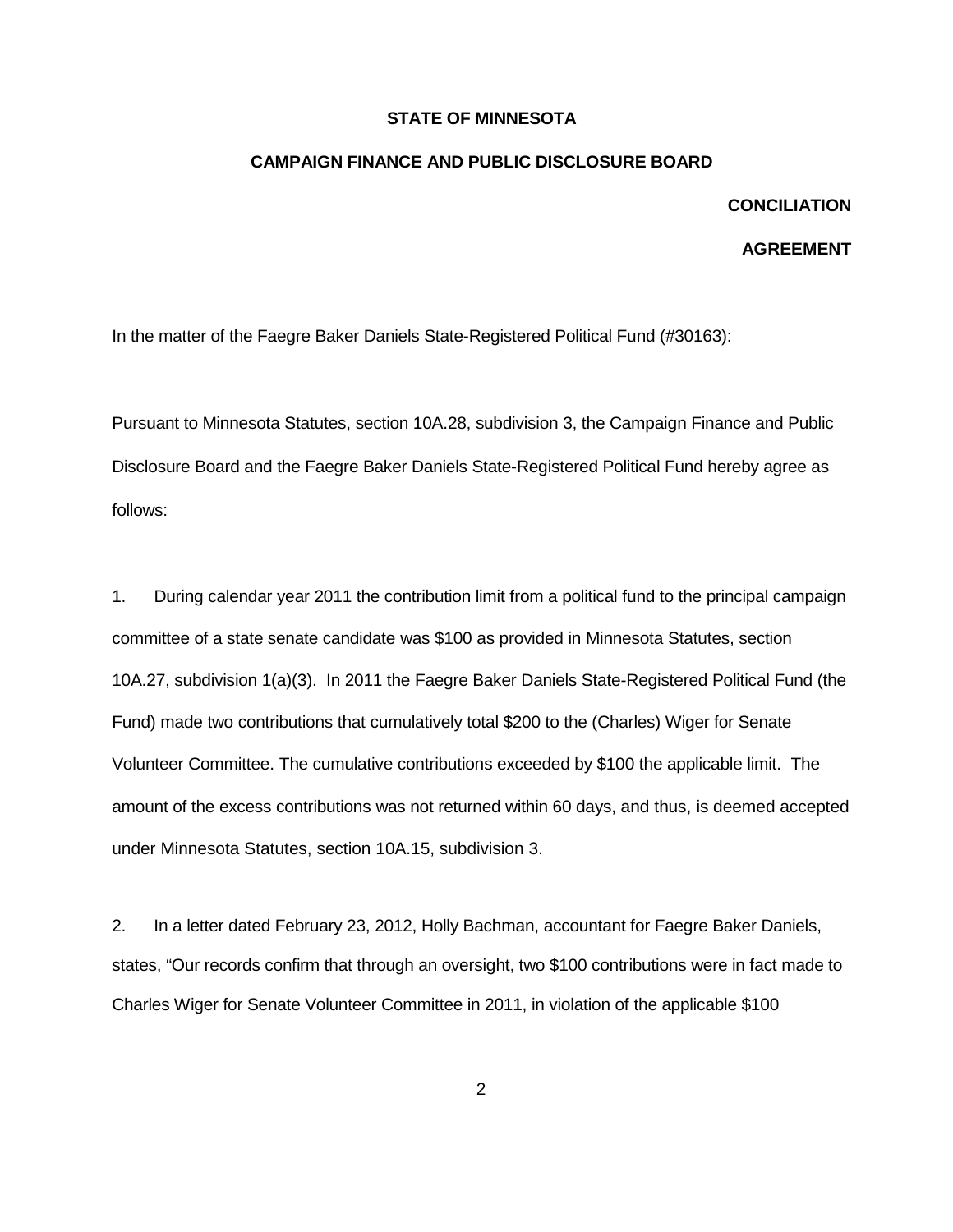contribution limit. We have contacted Mr. Wiger and he has already returned the excess contribution of \$100."

3. Board records show that this is the first violation for the Faegre Baker Daniels State-Registered Political Fund of Minnesota Statutes, section 10A.27, subdivision 1(c), which prohibits a political fund from making an excess contribution to a principal campaign committee. The Fund registered with the Board on October 6, 1980.

4. The parties agree that the Faegre Baker Daniels State-Registered Political Fund made cumulatively-excessive contributions in the amount of \$200 to the aforementioned principal campaign committee in calendar year 2011, resulting in an inadvertent violation of Minnesota Statutes, section 10A.27, subdivision 1(c).

5. The Faegre Baker Daniels State-Registered Political Fund agrees to pay a civil penalty of \$100, one times the amount by which the contributions exceeded the applicable limit, to be paid to the Board for deposit in the general fund of the state.

6. Laura Schrader, treasurer, hereby agrees to forward to the Board \$100 by check or money order payable to the State of Minnesota within thirty days after the date this agreement is signed by both parties. It is agreed by the parties that the payment of the civil penalty of \$100 and this conciliation agreement will be a bar to any civil proceeding under Minnesota Statutes, section 10A.28, subdivisions 3 and 4.

3